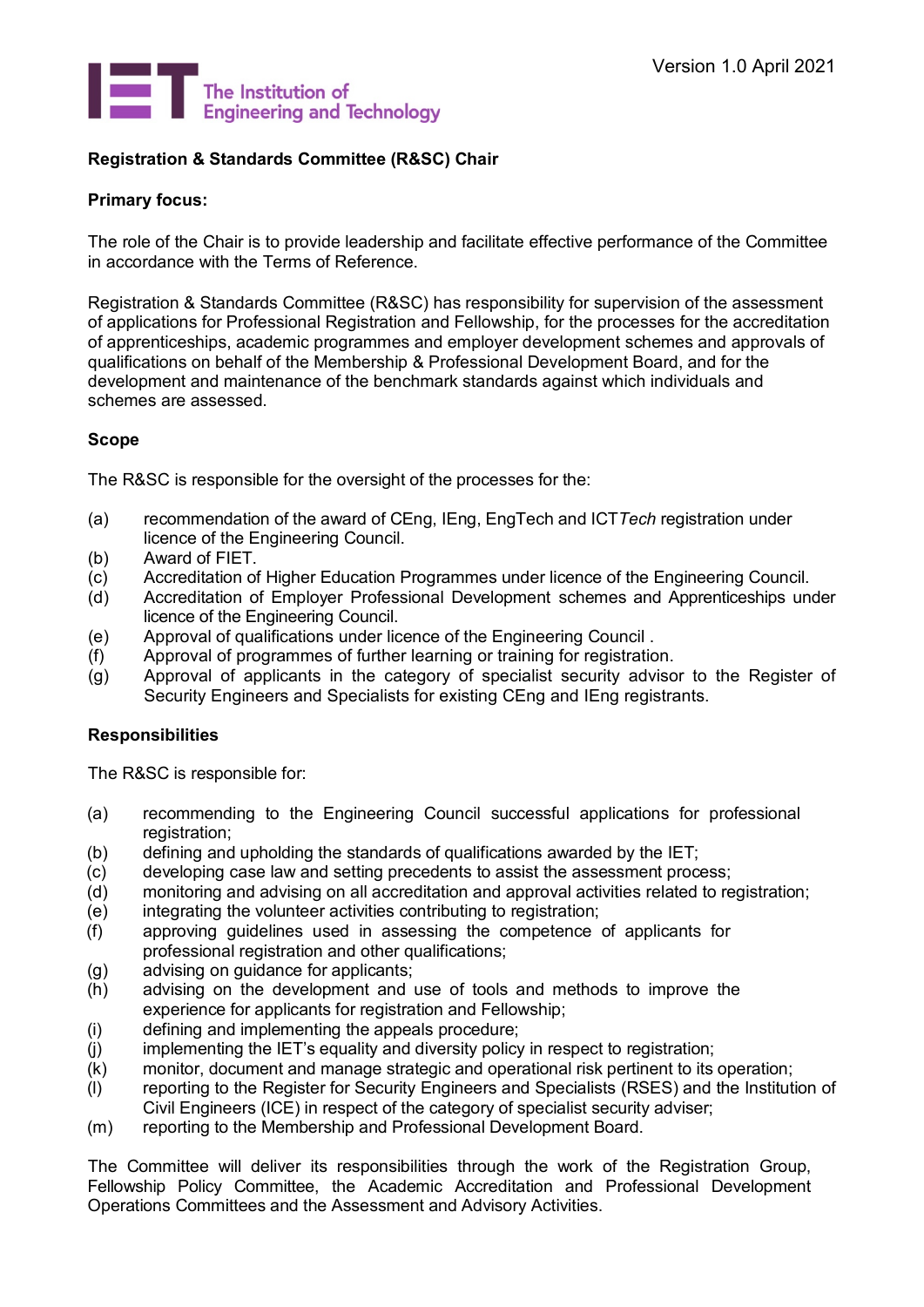# **R&SC Chair Commitment:**

- **Three year term as Chair (sessions run October to September).**
- **Member of the [Membership and Professional Development Board \(MPDB\)](https://www.theiet.org/about/governance/boards-and-committees/membership-and-professional-development-board-mpdb/) as Chair of one of** its reporting Committees.
- To prepare for and lead four meetings of R&SC each session (approximately every two to three months) and otherwise as required.
- To attend four meetings of MPDB each session (approximately every two to three months) and otherwise as required. Members are expected to review the agenda and all supporting papers before each meeting.
- To act as an Adjudicator on Appeals panels for Professional Registration/Fellowship.
- To be prepared to 'sample' every registration Volunteer activity, i.e. Pre and Post Professional Review Interview assessments, Professional Review Interviews and Accreditation and approval visits.
- Engagement with all activities associated with the role.

## **R&SC Chair Specification:**

- R&SC Chair shall be a Fellow, Member or Technician Member of the IET and an Engineering Council registered Engineer or Technician.
- R&SC Chair shall have had experience in an active role on an IET Committee or Group, or represent the interests, in a IET volunteer capacity, of one or more of:
	- o Industry
	- o Education Providers
	- o Professional Development
	- o Professional Registration Advisors\*
	- o Assessors, Moderators and Registrars\*
	- o Professional Review Interviewers\*
	- o Accreditation (Apprenticeships, Academic and Professional Development)\*
- \* Must be up to date with training and signed up to all mandatory Policies.

Desired qualities and skills:

- Commitment.
- Be able to provide clear leadership and direction.
- **Strong communication and interpersonal skills.**
- **Impartial, fair and objective**
- Ability to ensure decisions are reached and followed-up.
- **Good time-keeping.**
- Tact and diplomacy.
- Understanding of the roles/responsibilities of committee members.<br>■ Current or recent work place experience
- Current or recent work place experience.

## **Appointment method:**

- Call for applications via the R&S Engineering Community group, other groups and targeted email;
- Completed application form sent to Registration & Standards Support Unit (RSSU) [rssu@theiet.org;](mailto:rssu@theiet.org)
- Application forms will be reviewed by the Licensed Activities nominations group, comprising of the Chair of R&SC, Chair of PDAC, two co-opted experienced members of Committee/Groups relevant to R&SC activities and IET Senior Staff.
- The Licensed Activities nominations group will select and nominate appointment of the new R&SC Chair.
- Approval of appointment by Membership and Professional Development Board (MPDB).
- **Following selection, the nominated R&SC Chair will be advised of their formal appointment.**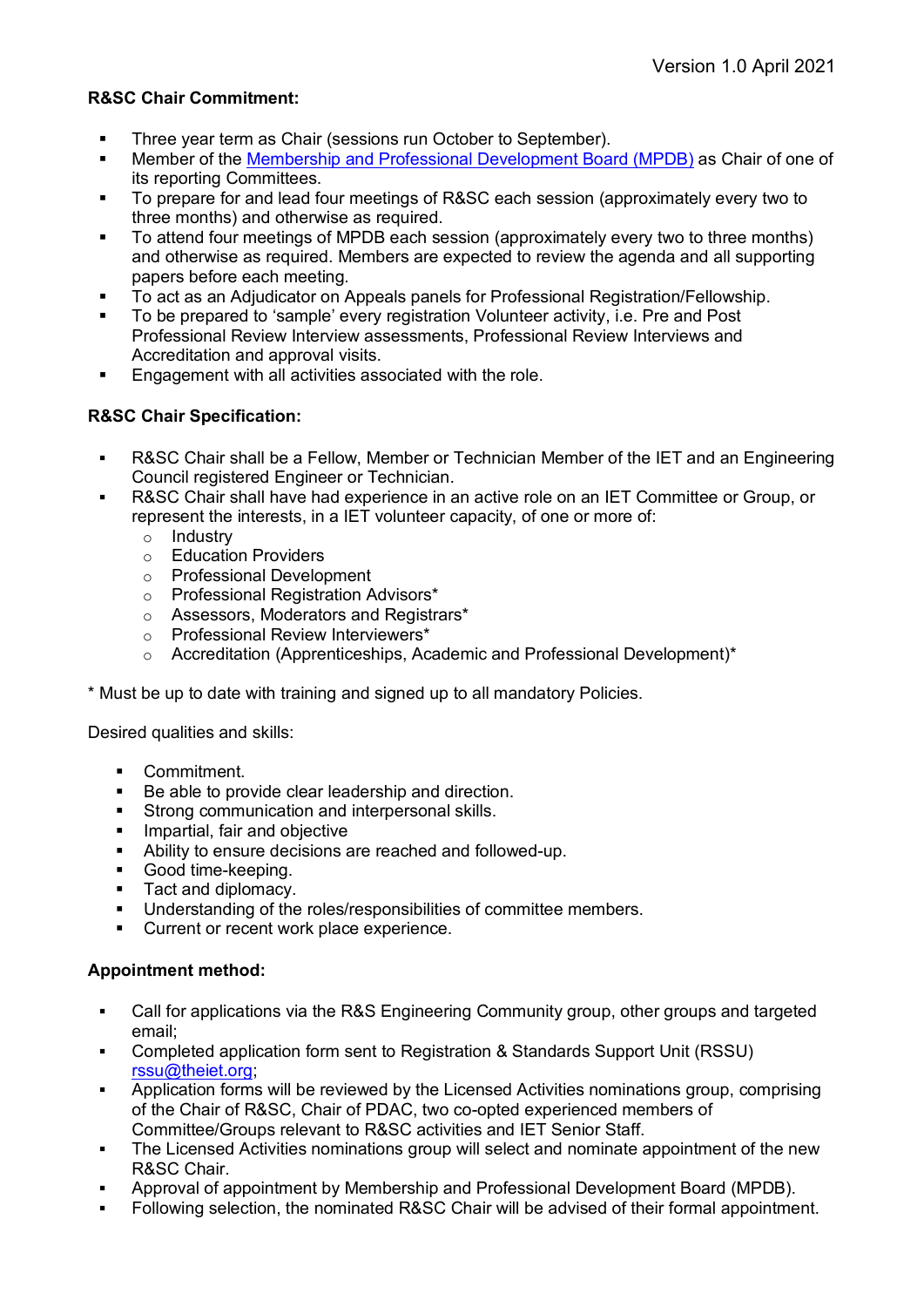The appointed R&SC Chair will be invited to observe two meetings  $(23<sup>rd</sup>$  June,  $29<sup>th</sup>$ September) of R&SC, shadowing the current Chair, before commencing their term.

# **Point of Contact:**

The general point of contact for the role is RSSU: [rssu@theiet.org](mailto:rssu@theiet.org)

## **Policies and Procedures:**

This role is supported by the following Engineering Council documents or IET policies and procedures:

- Engineering Council: The UK Standard for Professional Engineering Competence and Commitment (UK-SPEC);
- Engineering Council: Information and Communications Technician (ICT*Tech*): The Standard;
- Engineering Council: Registration Code of Practice (RCoP);
- **Engineering Council: Accreditation and Approval of Qualifications and Apprenticeships** (AAQA);
- Engineering Council: Accreditation of Higher Education Programmes (AHEP);
- Policies and procedures for processing of all applications as regulated by Registration & Standards Committee (R&SC).

IET Policies and Code requiring mandatory online sign-up:

- [Anti-slavery Policy](https://www.theiet.org/involved/volunteering-for-the-iet/volunteer-hub/our-policies/anti-slavery-policy/)
- **[Anti-bribery and Corruption Policy](http://www.theiet.org/volunteers/active/how-iet-works/bribery.cfm)**
- **[Code of Conduct for Volunteers](http://www.theiet.org/volunteers/active/how-iet-works/conduct.cfm)**
- **[Data Protection Policy](http://www.theiet.org/volunteers/active/how-iet-works/data-protection.cfm)**
- **[Equality, Diversity and Inclusion Policy](https://www.theiet.org/involved/volunteering-for-the-iet/volunteer-hub/our-policies/equality-diversity-and-inclusion/)**
- **[Harassment and Bullying Policy](http://www.theiet.org/volunteers/active/how-iet-works/bully-harass.cfm)**
- **[Safeguarding Children and Adults at Risk Policy](https://www.theiet.org/volunteers/active/how-iet-works/safeguarding-children-and-adults-at-risk.cfm)**

Please refer to the [Volunteer Hub](https://www.theiet.org/involved/volunteering-for-the-iet/volunteer-hub/our-policies/equality-diversity-and-inclusion/) for further guidance on policies and procedures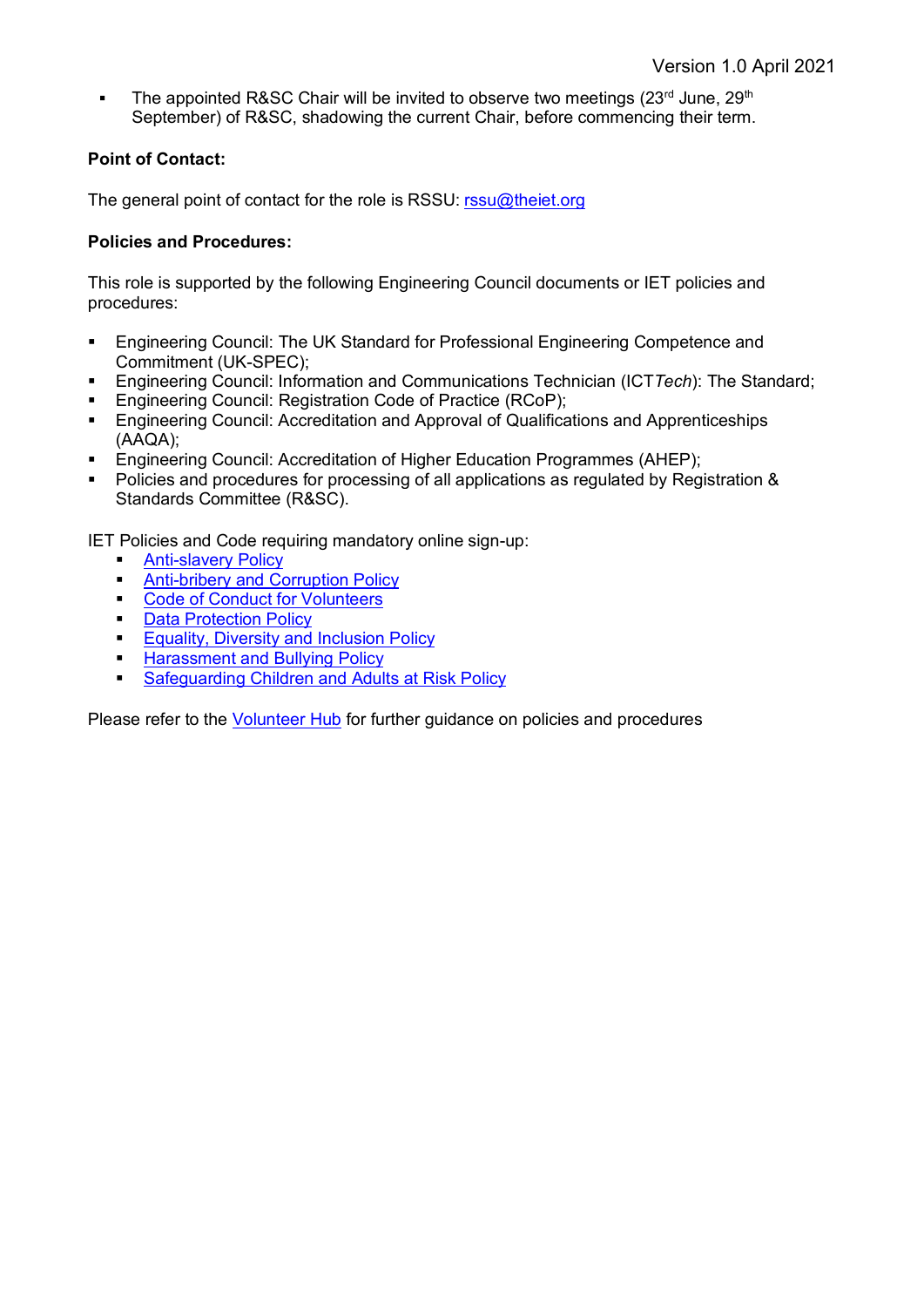

# **Application form for Registration & Standards Committee Chair Role**

Application Guidance:

- Before completing this form ensure you have read the [Registration & Standards Committee Chair](#page-0-0) role [descriptor.](#page-0-0)
- The fields on this form are restricted and will not extend. Attachments will not be accepted/reviewed.
- Completed forms to be submitted by email to: [rssu@theiet.org](mailto:rssu@theiet.org)

| Name                                                                  |  |  |                                                              |  |  |  |  |
|-----------------------------------------------------------------------|--|--|--------------------------------------------------------------|--|--|--|--|
| Membership Number                                                     |  |  | Registration / Membership Category<br>(e.g. IEng FIET etc.)  |  |  |  |  |
| Why do you want to volunteer for this role?                           |  |  |                                                              |  |  |  |  |
|                                                                       |  |  |                                                              |  |  |  |  |
|                                                                       |  |  |                                                              |  |  |  |  |
|                                                                       |  |  |                                                              |  |  |  |  |
|                                                                       |  |  |                                                              |  |  |  |  |
|                                                                       |  |  |                                                              |  |  |  |  |
|                                                                       |  |  |                                                              |  |  |  |  |
|                                                                       |  |  |                                                              |  |  |  |  |
|                                                                       |  |  |                                                              |  |  |  |  |
|                                                                       |  |  |                                                              |  |  |  |  |
|                                                                       |  |  | Please confirm you have signed up to all mandatory policies: |  |  |  |  |
| Describe any skills and experience that may be pertinent to the role? |  |  |                                                              |  |  |  |  |
|                                                                       |  |  |                                                              |  |  |  |  |
|                                                                       |  |  |                                                              |  |  |  |  |
|                                                                       |  |  |                                                              |  |  |  |  |
|                                                                       |  |  |                                                              |  |  |  |  |
|                                                                       |  |  |                                                              |  |  |  |  |
|                                                                       |  |  |                                                              |  |  |  |  |
|                                                                       |  |  |                                                              |  |  |  |  |
|                                                                       |  |  |                                                              |  |  |  |  |
|                                                                       |  |  |                                                              |  |  |  |  |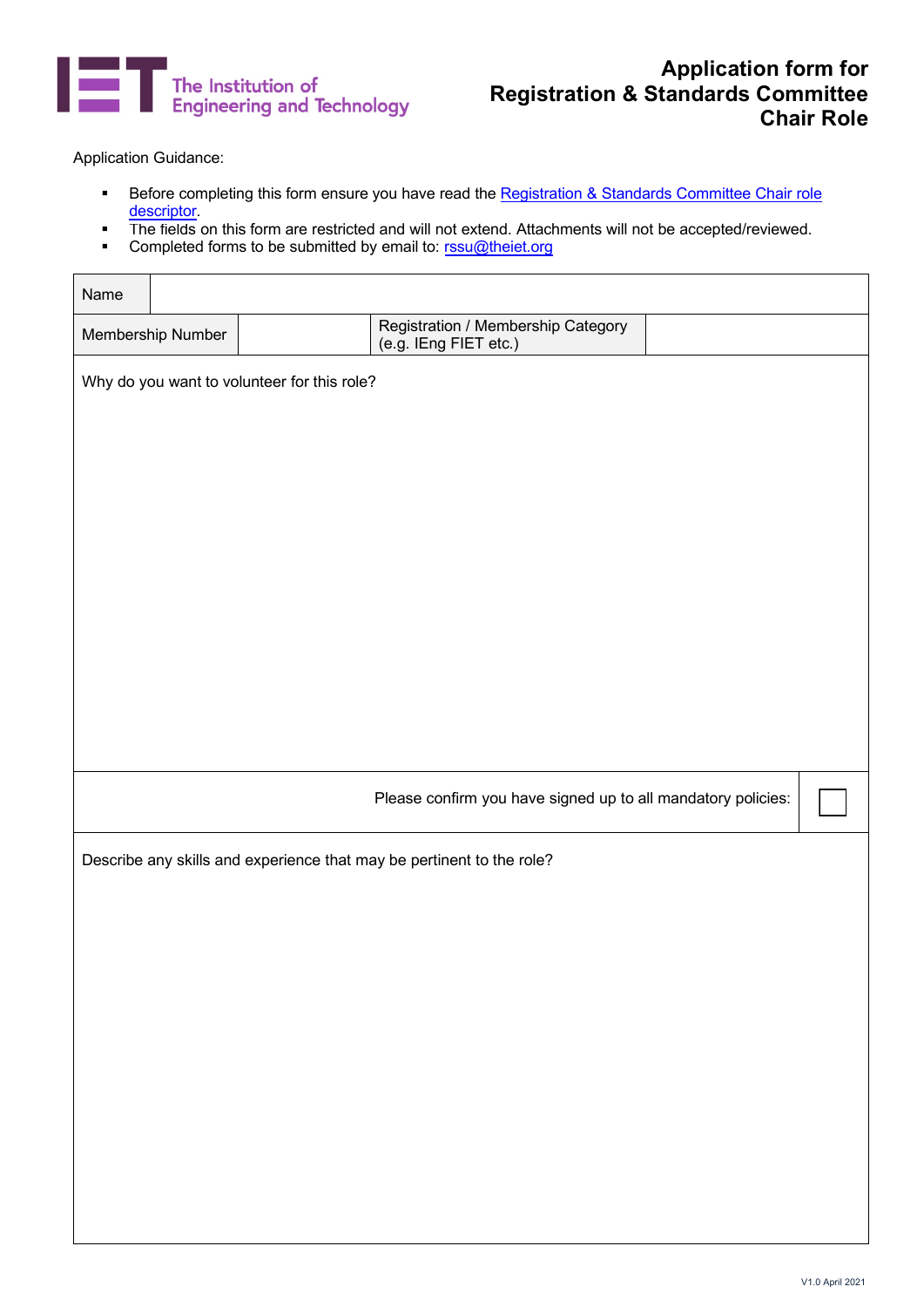Provide a brief career summary, including areas of expertise and current job role (if applicable):

What are your current Volunteer role(s) and/or activities (IET or otherwise – please state)?

Please confirm that you can meet the commitment requirements (detailed in the role descriptor), to the best of your knowledge, for the duration of proposed tenure: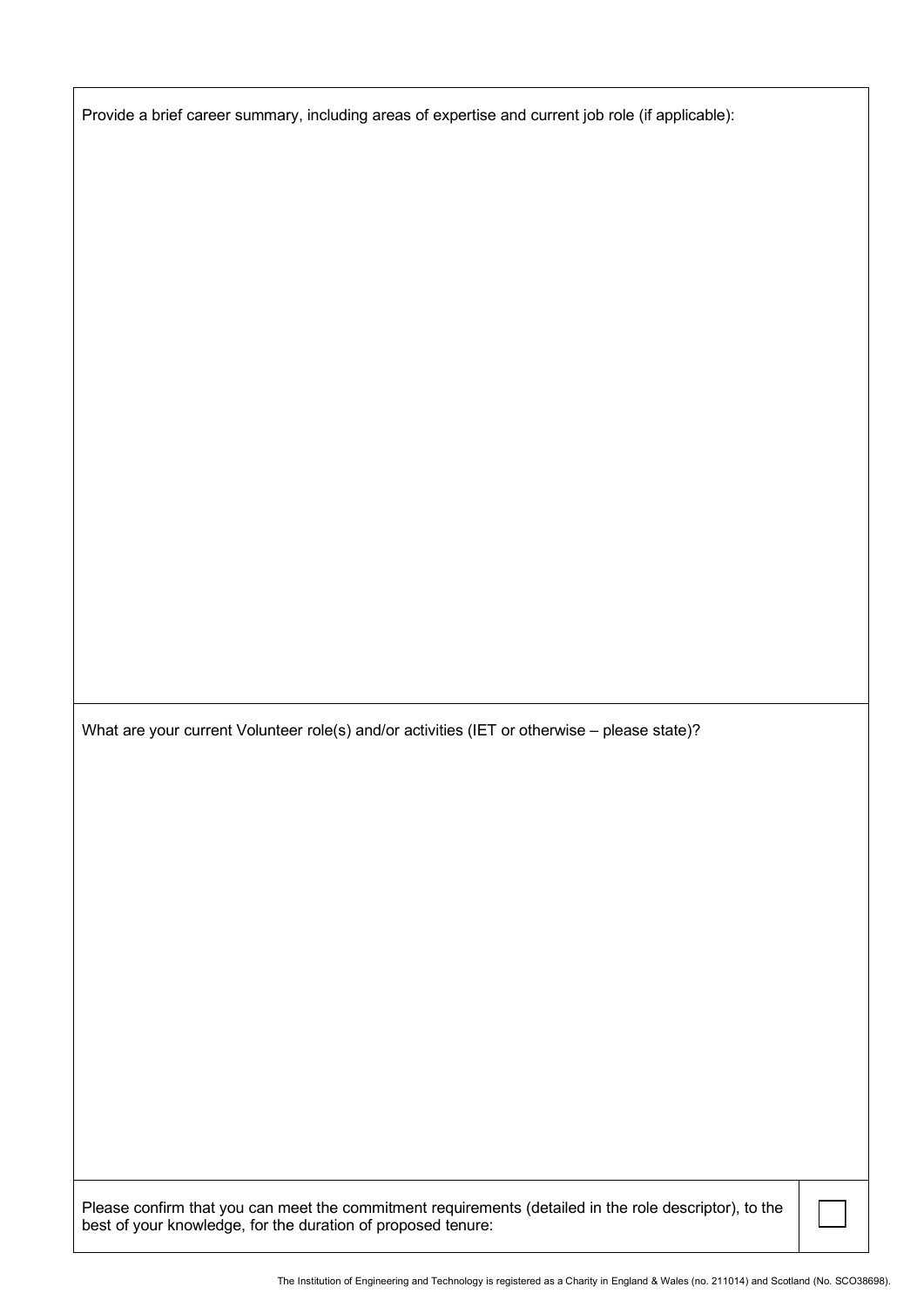| Please put '1' in the relevant cell to indicate you are fully knowledgeable / experienced and '0.5' to<br>indicate if you have some knowledge / experience.                             |  |  |  |  |
|-----------------------------------------------------------------------------------------------------------------------------------------------------------------------------------------|--|--|--|--|
| <b>GENERAL</b>                                                                                                                                                                          |  |  |  |  |
| Policy development relating to registration                                                                                                                                             |  |  |  |  |
| Policy development relating to Fellowship                                                                                                                                               |  |  |  |  |
| Committee chairing                                                                                                                                                                      |  |  |  |  |
| Committee membership                                                                                                                                                                    |  |  |  |  |
| Understanding of international engineer and technologist education and training                                                                                                         |  |  |  |  |
| Understanding of international engineer and technologist professional recognition                                                                                                       |  |  |  |  |
| Understanding of the international engineering and technology industry                                                                                                                  |  |  |  |  |
| Experience in project/programme management                                                                                                                                              |  |  |  |  |
| Chairing skills                                                                                                                                                                         |  |  |  |  |
| Knowledge of Diversity                                                                                                                                                                  |  |  |  |  |
| <b>SPECIALIST</b>                                                                                                                                                                       |  |  |  |  |
| Engaged in the training and development of engineers                                                                                                                                    |  |  |  |  |
| Knowledge of the Skills agendas of Governments (UK & overseas)                                                                                                                          |  |  |  |  |
| Wide knowledge of exemplifying qualifications for Technicians                                                                                                                           |  |  |  |  |
| Equality and diversity knowledge                                                                                                                                                        |  |  |  |  |
| Ethical knowledge                                                                                                                                                                       |  |  |  |  |
| Experience of individual assessment or appraisal of engineers or technicians                                                                                                            |  |  |  |  |
| Knowledge of SMEs in relation to training and development of engineers<br>Knowledge of the IET's membership and registration processes and the needs of IET's members in<br>these areas |  |  |  |  |
| Expertise within the Military, MOD, Civil Service Industry Sectors (Panel A)                                                                                                            |  |  |  |  |
| Expertise within the Computing Software, ICT Industry Sectors (Panel B)                                                                                                                 |  |  |  |  |
| Expertise within the Electronics, Control, Semiconductor Industry Sectors (Panel C)                                                                                                     |  |  |  |  |
| Expertise within the Telecoms, Broadcasting, Railway Signalling Industry Sectors (Panel D)                                                                                              |  |  |  |  |
| Expertise within the Education and Academia Sectors (Panel E)                                                                                                                           |  |  |  |  |
| Expertise within the Power, Supply, Traction Industry Sectors (Panel F)                                                                                                                 |  |  |  |  |
| Expertise within the Building Services Industry Sector (Panel G)                                                                                                                        |  |  |  |  |
| Expertise within the Manufacturing & Production Industry Sectors (Panel H)                                                                                                              |  |  |  |  |
| Experience of ICTTech assessment                                                                                                                                                        |  |  |  |  |